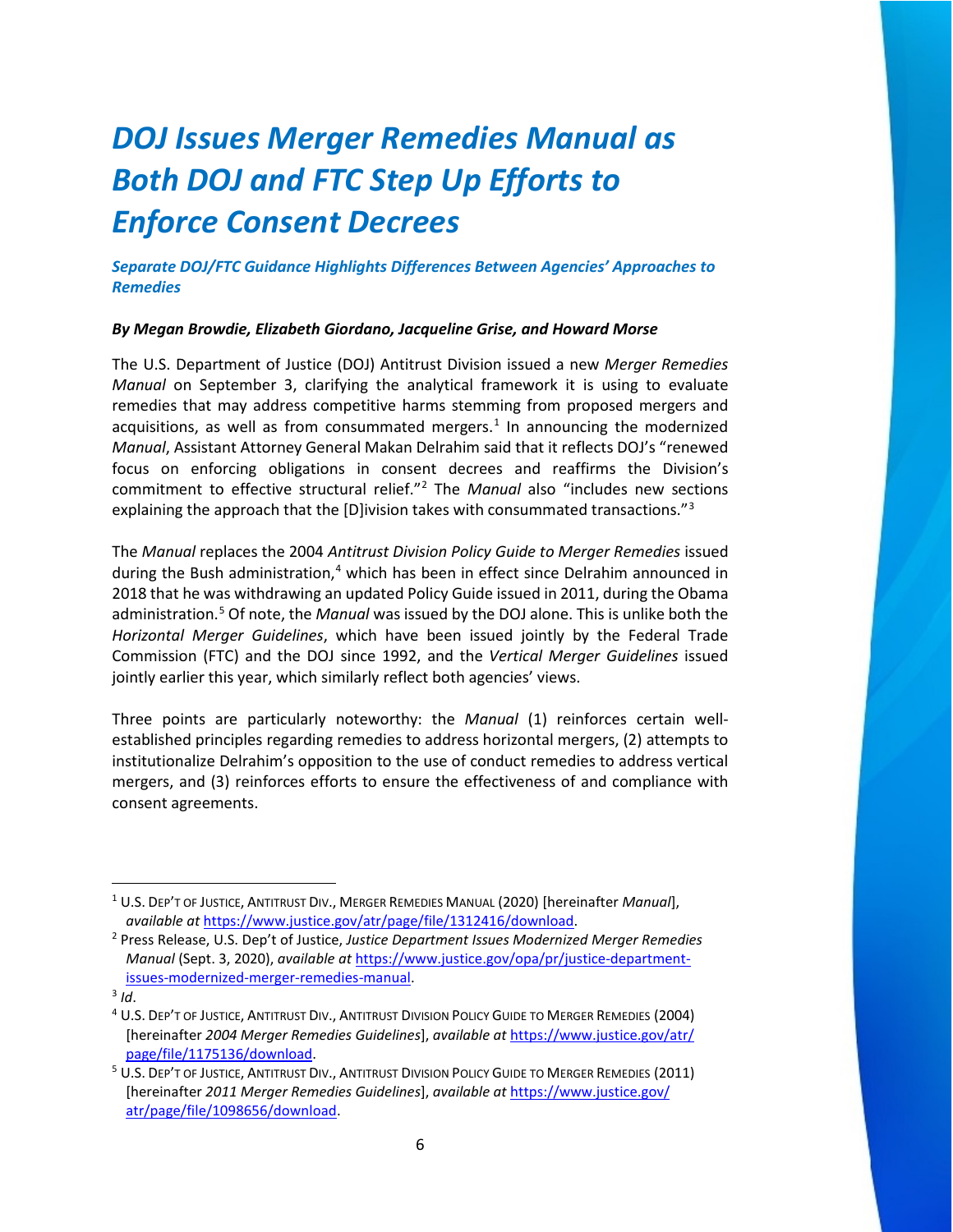#### **The** *Manual* **Reinforces Established Principles of Merger Remedies**

**Guiding Principles.** The new *Manual* highlights key principles that guide the DOJ when structuring remedies:

- 1. The purpose of a remedy is to preserve competition at premerger levels.
- 2. Remedies should not create ongoing government regulation of the market.
- 3. Temporary relief should not be used to remedy persistent competitive harm.
- 4. The remedy should preserve competition, not protect competitors.
- 5. The risk of a failed remedy should fall on the merging parties, not on consumers.
- 6. The remedy must be enforceable.

**Scope of Divestiture Package.** The *Manual* emphasizes that a divestiture must include the assets necessary to ensure that the divestiture buyer will be a viable, long-term competitor in the marketplace, as well as to ensure that the buyer has the *incentive* to preserve competition.

The *Manual* outlines "red flags" indicating that a remedy will not be acceptable, which include (1) divestiture of less than a standalone business, (2) mixing and matching of assets from merging parties, (3) allowing the parties to retain critical intangible assets that may make it more difficult for the divestiture buyer to differentiate its product or reduce its incentive to compete, (4) ongoing entanglements between the merging parties and the divestiture buyer that may leave the divestiture buyer dependent on the merged firm or facilitate collusion, and (5) substantial regulatory or logistical hurdles.

The *Manual* also describes the criteria used to vet potential divestiture buyers, stating that a divestiture buyer will be approved only after the DOJ is satisfied that an acquisition by the buyer does not cause competitive harm, the purchaser has the incentive to use the assets to compete in the relevant market, and the purchaser has "managerial, operational, technical and financial capability."[6](#page-1-0) Interestingly, the *Manual* suggests that in some cases a private equity purchaser may be preferred, citing a 2017 FTC merger remedy study that found that flexibility in financing was an important determinant of a remedy's success.[7](#page-1-1) This is despite concern expressed by FTC Commissioner Rohit Chopra regarding private equity divestiture buyers, unless subject to prior notice obligations on subsequent sales.<sup>[8](#page-1-2)</sup>

The *Manual*'s emphasis on the vetting of potential buyers reflects the agency's increasing scrutiny of divestiture buyers and packages. Indeed, despite Delrahim committing in 2018 to speed up both investigation and remedy phases, $9$  investigations have been delayed in recent years. The DOJ has recently said that while the average time to notify parties of its

<span id="page-1-0"></span><sup>6</sup> *Manual*, at 24.

<span id="page-1-1"></span> $7$  *Id*.

<span id="page-1-2"></span><sup>8</sup> *See, e.g.*, Statement of Commissioner Rohit Chopra, Linde AG, Praxair, Inc., and Linde PLC, FTC File No. 1710068 (Oct. 22, 2018), *available at* [https://www.ftc.gov/system/files/documents/](https://www.ftc.gov/system/files/documents/%20public_statements/1416947/1710068_praxair_linde_rc_statement.pdf)  [public\\_statements/1416947/1710068\\_praxair\\_linde\\_rc\\_statement.pdf.](https://www.ftc.gov/system/files/documents/%20public_statements/1416947/1710068_praxair_linde_rc_statement.pdf) 9 *See* Press Release, U.S. Dep't of Justice, *Assistant Attorney General Makan Delrahim Delivers* 

<span id="page-1-3"></span>*Remarks at the 2018 Global Antitrust Enforcement Symposium* (Sep. 25, 2018), *available at* [https://www.justice.gov/opa/speech/assistant-attorney-general-makan-delrahim-delivers](https://www.justice.gov/opa/speech/assistant-attorney-general-makan-delrahim-delivers-remarks-2018-global-antitrust)[remarks-2018-global-antitrust.](https://www.justice.gov/opa/speech/assistant-attorney-general-makan-delrahim-delivers-remarks-2018-global-antitrust)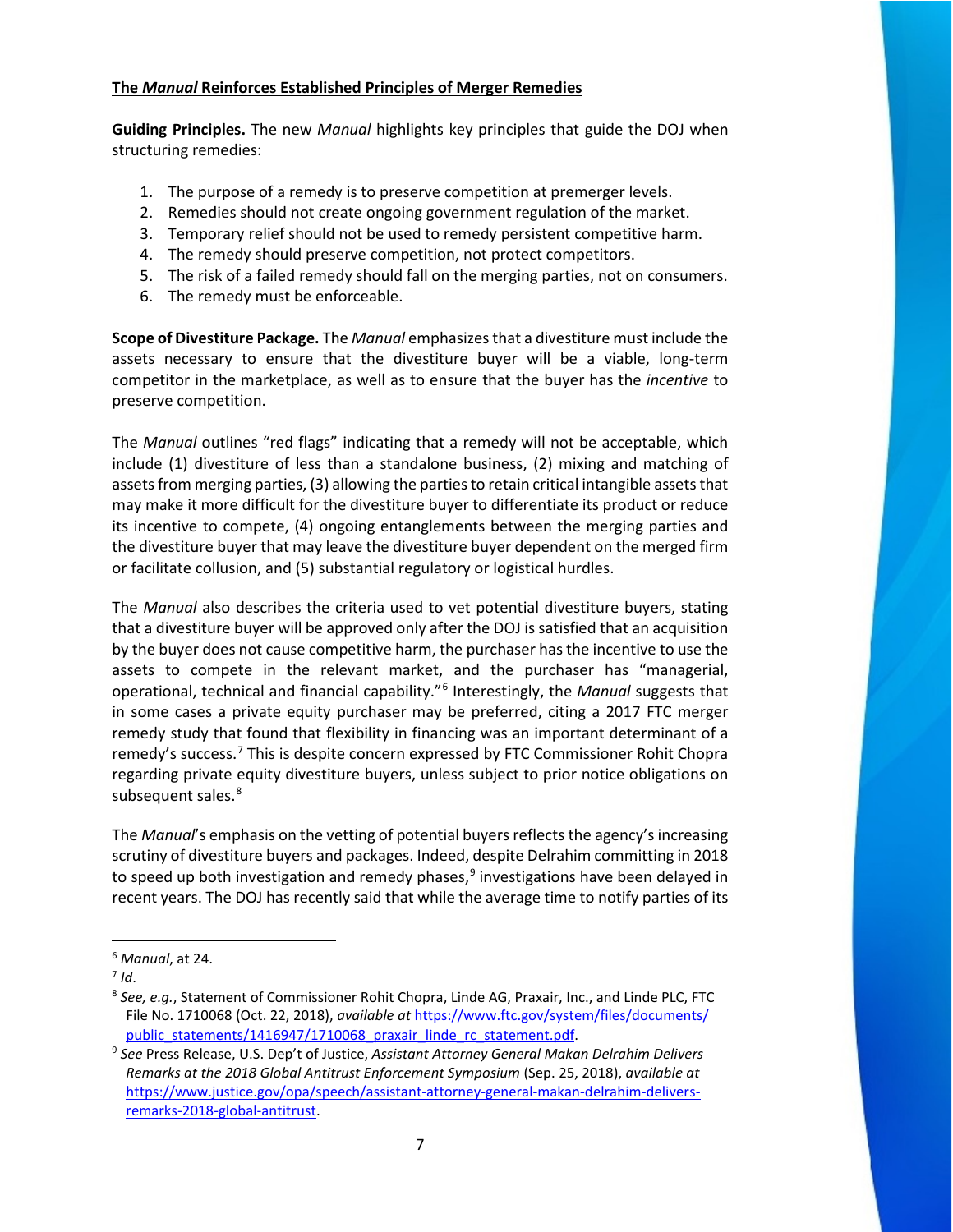position is 5.7 months, "discussions regarding a proposed fix or a meeting with the Front Office adds time."[10](#page-2-0)

### *Manual* **Codifies DOJ's Current Opposition to Conduct Remedies to Address Vertical Merger Concerns**

Although the DOJ and FTC have rejected conduct remedies—such as price controls—to address mergers between horizontal competitors, both agencies have in the past accepted conduct remedies to address vertical transactions. This practice was codified in the *2011 Merger Remedies Guidelines*, which reasoned that in some situations conduct remedies may be the "best choice" to preserve competition while allowing efficiencies to be realized from a proposed merger. $11$ 

During the Trump administration, the DOJ has expressed skepticism of conduct remedies. Indeed, in one of his first speeches as Assistant Attorney General in November 2017, Delrahim argued that "antitrust is law enforcement, it's not regulation."<sup>[12](#page-2-2)</sup> While recognizing that "at times antitrust enforcers have experimented with allowing illegal mergers to proceed subject to certain behavioral commitments," he said "[t]hat approach is fundamentally regulatory, imposing ongoing government oversight on what should preferably be a free market," thus foreshadowing DOJ's effort to enjoin the AT&T/Time Warner merger.[13](#page-2-3) The *Manual* takes the position that structural remedies are the preferred approach in *both* horizontal and vertical mergers, given that they are "clean[,] . . . certain, [and] effective."

The new *Manual* places the burden on merging parties to show that conduct relief is an appropriate remedy by establishing that (1) a transaction generates significant efficiencies that cannot be achieved without the merger, (2) a structural remedy is not possible, (3) the conduct remedy will completely cure the anticompetitive harm, and (4) the remedy can be enforced effectively. Although the *Manual* is critical of conduct remedies standing alone, the DOJ takes the position that "[t]ailored conduct relief may be useful . . . to facilitate effective structural relief," such as requiring a temporary supply agreement with a divestiture buyer and imposing restrictions on the merged firm rehiring employees transferred to the divestiture buyer.

Current FTC leadership has expressed skepticism of conduct remedies but has accepted them in some cases. Thus, in June 2018, FTC Chairman Joseph Simons argued that "the best approach is a non-behavioral remedy" and said that the FTC will accept behavioral remedies "rarely, in very limited circumstances."[14](#page-2-4)

<span id="page-2-0"></span><sup>10</sup> Makan Delrahim, Remarks at Media Institute Luncheon, *"Getting Better": Progress and Remaining Challenges in Merger Review* (Feb. 5, 2020), *available at*  [https://www.justice.gov/opa/speech/assistant-attorney-general-makan-delrahim-delivers](https://www.justice.gov/opa/speech/assistant-attorney-general-makan-delrahim-delivers-remarks-media-institute-luncheon)[remarks-media-institute-luncheon.](https://www.justice.gov/opa/speech/assistant-attorney-general-makan-delrahim-delivers-remarks-media-institute-luncheon) 11 *2011 Merger Remedies Guidelines*, *supra* Note 5, at 3–4.

<span id="page-2-2"></span><span id="page-2-1"></span><sup>&</sup>lt;sup>12</sup> Makan Delrahim, Keynote Address at American Bar Association's Antitrust Fall Forum (Nov. 16, 2017), *available at* [https://www.justice.gov/opa/speech/assistant-attorney-general-makan](https://www.justice.gov/opa/speech/assistant-attorney-general-makan-delrahim-delivers-keynote-address-american-bar)[delrahim-delivers-keynote-address-american-bar.](https://www.justice.gov/opa/speech/assistant-attorney-general-makan-delrahim-delivers-keynote-address-american-bar)

<span id="page-2-3"></span><sup>13</sup> *Id*.

<span id="page-2-4"></span><sup>14</sup> Kirk Victor, *Simons signals 'interest' in high-tech platforms, other priorities*, FTCWATCH, MLEX US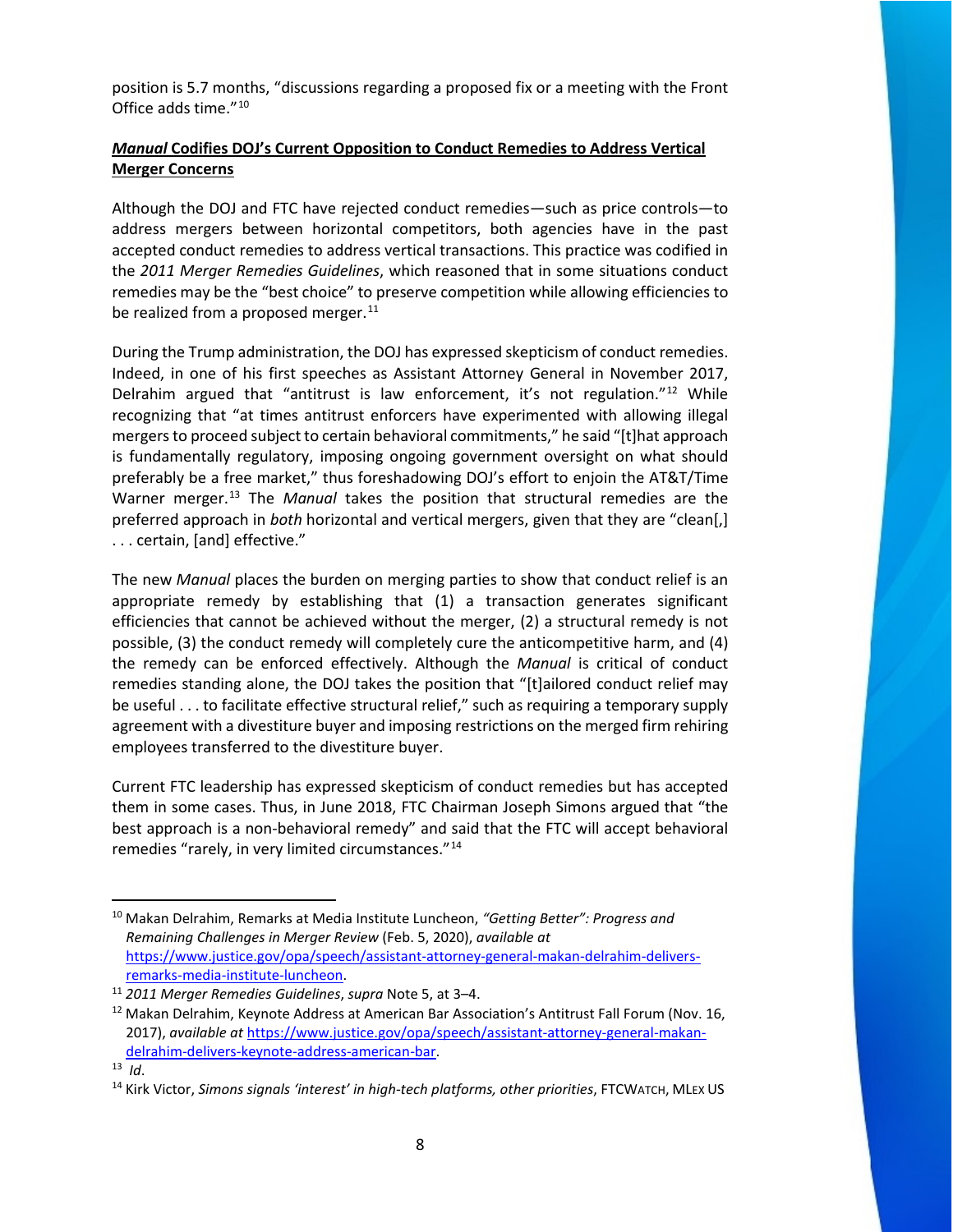Notably, in June 2018, the FTC accepted a consent agreement imposing behavioral remedies to address a vertical merger between Northrop Grumman, a missile provider, and Orbital ATK, a supplier of solid rocket motors used in Northrop Grumman's and its competitors' systems. Northrop Grumman committed to maintain a firewall between the businesses as well as to supply competitors on nondiscriminatory terms.<sup>[15](#page-3-0)</sup>

Similarly, in January 2019, the Commission accepted a conduct remedy to resolve concerns stemming from the acquisition by Staples, a reseller of office products, of Essendant, a distributor of office products that supplied Staples's competitors. The FTC alleged that the merger would provide Staples with access to commercially sensitive business information on Essendant's reseller customers and those resellers' end customers, which could allow Staples to offer higher prices when bidding against a reseller for an end customer's business. To resolve those concerns, the settlement required the establishment of a firewall restricting access to information of Essendant's customers.[16](#page-3-1)

Meanwhile, the DOJ's refusal in AT&T/Time Warner in 2018 to accept behavioral remedies in AT&T/Time Warner similar to those accepted by the Obama DOJ to resolve concerns with the Comcast/NBC Universal merger is one reason that matter was litigated, and AT&T's unilateral commitment to similar conduct explains, at least in part, DOJ's loss.

The DOJ/FTC joint *[Vertical Merger Guidelines](https://www.cooley.com/news/insight/2020/2020-07-07-new-us-antitrust-merger-guidelines-focus-on-vertical-acquisitions)*'s failure to address remedies was a notable omission given this divergence.

Interestingly, at the FTC, the current Democratic Commissioners have expressed skepticism of conduct remedies, though their primary concern appears to be related to under-enforcement rather than to conduct remedies conceptually. For example, Commissioner Slaughter dissented in *Staples/Essendant*, expressing concern that "the [FTC's] approach to vertical integration has led to substantial under-enforcement." She argued that "among the enforcement actions that the Commission brings, many are settled with behavioral remedies rather than divestitures, and few of our enforcement actions challenge vertical mergers outright. . . . Where the Commission identifies competitive concerns, it should be more willing to challenge and seek to block vertical mergers."<sup>[17](#page-3-2)</sup> Commissioner Chopra has expressed the view that remedies approved by the majority did not go far enough to preserve competition, noting that Essendant would

<sup>(</sup>July 2, 2020), *available at* [https://www.mlexwatch.com/articles/3184/simons-signals-interest-](https://www.mlexwatch.com/articles/3184/simons-signals-interest-in-high-tech-platforms-other-priorities)

<span id="page-3-0"></span>in-high-tech-platforms-other-priorities.<br><sup>15</sup> Decision and Order, Northrop Grumman Corp. and Orbital ATK, Inc., FTC File No. 1810005 (Dec. 3, 2018), *available at* [https://www.ftc.gov/system/files/documents/cases/181\\_0005\\_c-](https://www.ftc.gov/system/files/documents/cases/181_0005_c-4652_northrop_grumman_orbital_atk_modified_decision_and_order_12-4-18.pdf)

<span id="page-3-1"></span><sup>4652</sup> northrop grumman orbital atk modified decision and order 12-4-18.pdf. 16 Decision and Order, Sycamore Partners II, L.P., Staples, Inc., and Essendant Inc., FTC File No. 1810180 (Jan. 25, 2019), *available at* [https://www.ftc.gov/system/files/documents/](https://www.ftc.gov/system/files/documents/%20cases/1810180_staples_essendant_do_and_apps_a-g-redacted_public_version.pdf) 

<span id="page-3-2"></span>[cases/1810180\\_staples\\_essendant\\_do\\_and\\_apps\\_a-g-redacted\\_public\\_version.pdf.](https://www.ftc.gov/system/files/documents/%20cases/1810180_staples_essendant_do_and_apps_a-g-redacted_public_version.pdf) 17 Statement of Commissioner Rebecca Slaughter, Sycamore Partners II, L.P., Staples, Inc., and Essendant Inc., FTC File No. 1810180 (Jan. 28, 2019), *available at* [https://www.ftc.gov/system/](https://www.ftc.gov/system/%20files/documents/public_statements/1448321/181_0180_staples_essendant_slaughter_statement.pdf)  [files/documents/public\\_statements/1448321/181\\_0180\\_staples\\_essendant\\_slaughter\\_statem](https://www.ftc.gov/system/%20files/documents/public_statements/1448321/181_0180_staples_essendant_slaughter_statement.pdf) [ent.pdf.](https://www.ftc.gov/system/%20files/documents/public_statements/1448321/181_0180_staples_essendant_slaughter_statement.pdf)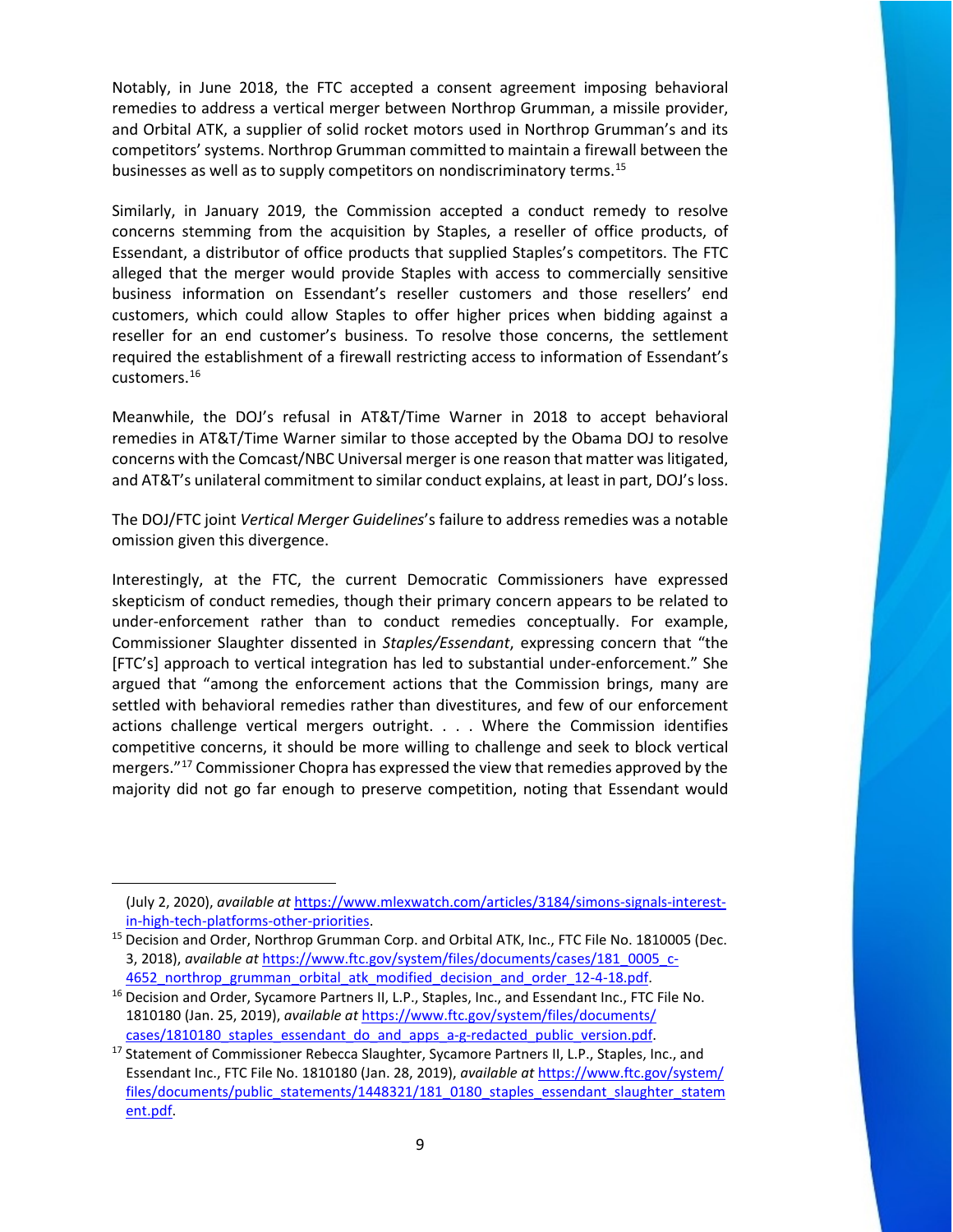have the incentive to increase prices postmerger, and that while "the firewall will reduce the chance of misuse of data, it does not eliminate it."[18](#page-4-0)

Thus, it seems unclear whether a Biden administration may return to the Obama administration's practice of accepting conduct remedies to resolve concerns raised by vertical mergers, or whether the appointment of a third Democrat at the FTC might lead to alignment between DOJ and the FTC and curtail the use of behavioral remedies.

## **New Manual Issued as Agencies Attempt to Ensure Effectiveness and Compliance with Consent Decrees**

Issuance of the *Manual* coincides with initiatives at the DOJ and FTC to ensure compliance with and the enforceability of consents. At the DOJ, in 2017, Delrahim introduced four new terms into DOJ consent decrees: (1) lowering the standard to establish alleged violations from clear and convincing evidence to a preponderance of the evidence, (2) requiring defendants to compensate the government for attorney's fees and costs in connection with monitoring and enforcement of consent decrees, (3) allowing the DOJ to extend the consent decree in the event of a violation, and (4) allowing the DOJ unilaterally to terminate the decree.[19](#page-4-1) These terms are memorialized in the new *Manual* as "standard provisions." In August 2020, Delrahim announced the creation of the Office of Decree Enforcement and Compliance to oversee review of decree compliance and investigate potential decree violations.[20](#page-4-2) 

The FTC also completed a merger remedy retrospective in 2017 to review its approach to merger remedies, which found that while FTC orders issued between 2006 and 2012 had generally succeeded, improvements could be made to the scope of divestiture packages and certain terms in consent orders. $21$  FTC officials have more recently said that the agency would require the divestiture of on-market, rather than pipeline products, to resolve concerns raised by pharmaceutical mergers to ensure that the "the risk of failure be placed on the parties to the merger," rather than on consumers.<sup>[22](#page-4-4)</sup> Indeed, as a condition to permitting Bristol Myers Squibb's (BMS) \$74 billion acquisition of Celgene, the FTC required a \$13.4 billion divestiture of Celgene's Otezla after concluding that

<span id="page-4-0"></span><sup>&</sup>lt;sup>18</sup> Statement of Commissioner Rohit Chopra, Sycamore Partners II, L.P., Staples, Inc., and Essendant Inc., FTC File No. 1810180 (Jan. 28, 2019), *available at* [https://www.ftc.gov/system/](https://www.ftc.gov/system/%20files/documents/public_statements/1448335/181_0180_staples_essendant_chopra_statement_1-28-19_0.pdf)  [files/documents/public\\_statements/1448335/181\\_0180\\_staples\\_essendant\\_chopra\\_statemen](https://www.ftc.gov/system/%20files/documents/public_statements/1448335/181_0180_staples_essendant_chopra_statement_1-28-19_0.pdf)

<span id="page-4-1"></span>[t\\_1-28-19\\_0.pdf.](https://www.ftc.gov/system/%20files/documents/public_statements/1448335/181_0180_staples_essendant_chopra_statement_1-28-19_0.pdf) 19 *See* Makan Delrahim, Remarks as Prepared for New York State Bar Association Antitrust Section, *Improving the Antitrust Consensu*s (Jan. 25, 2018), *available at*

<span id="page-4-2"></span>[https://www.justice.gov/opa/speech/file/1028896/download.](https://www.justice.gov/opa/speech/file/1028896/download) 20 Press Release, U.S. Dep't of Justice, *Assistant Attorney General Makan Delrahim Announces Re-Organization of the Antitrust Division's Civil Enforcement Program* (Aug. 20, 2020), *available at*  [https://www.justice.gov/opa/pr/assistant-attorney-general-makan-delrahim-announces-re-](https://www.justice.gov/opa/pr/assistant-attorney-general-makan-delrahim-announces-re-organization-antitrust-divisions-civil)

<span id="page-4-3"></span>[organization-antitrust-divisions-civil.](https://www.justice.gov/opa/pr/assistant-attorney-general-makan-delrahim-announces-re-organization-antitrust-divisions-civil) 21 U.S. FED. TRADE COMM'N, THE FTC'S MERGER REMEDIES 2006-2012 (2017), *available at* [https://www.ftc.gov/system/files/documents/reports/ftcs-merger-remedies-2006-2012-](https://www.ftc.gov/system/files/documents/reports/ftcs-merger-remedies-2006-2012-report-bureaus-competition-economics/p143100_ftc_merger_remedies_2006-2012.pdf)

<span id="page-4-4"></span>[report-bureaus-competition-economics/p143100\\_ftc\\_merger\\_remedies\\_2006-2012.pdf.](https://www.ftc.gov/system/files/documents/reports/ftcs-merger-remedies-2006-2012-report-bureaus-competition-economics/p143100_ftc_merger_remedies_2006-2012.pdf) 22 D. Bruce Hoffman, Remarks at GCR Live 7th Annual Antitrust Law Leaders Forum, *It Only Takes Two to Tango: Reflections on Six Months at the FTC* (Feb. 2, 2018), *available at* **Error! Hyperlink reference not valid.**.